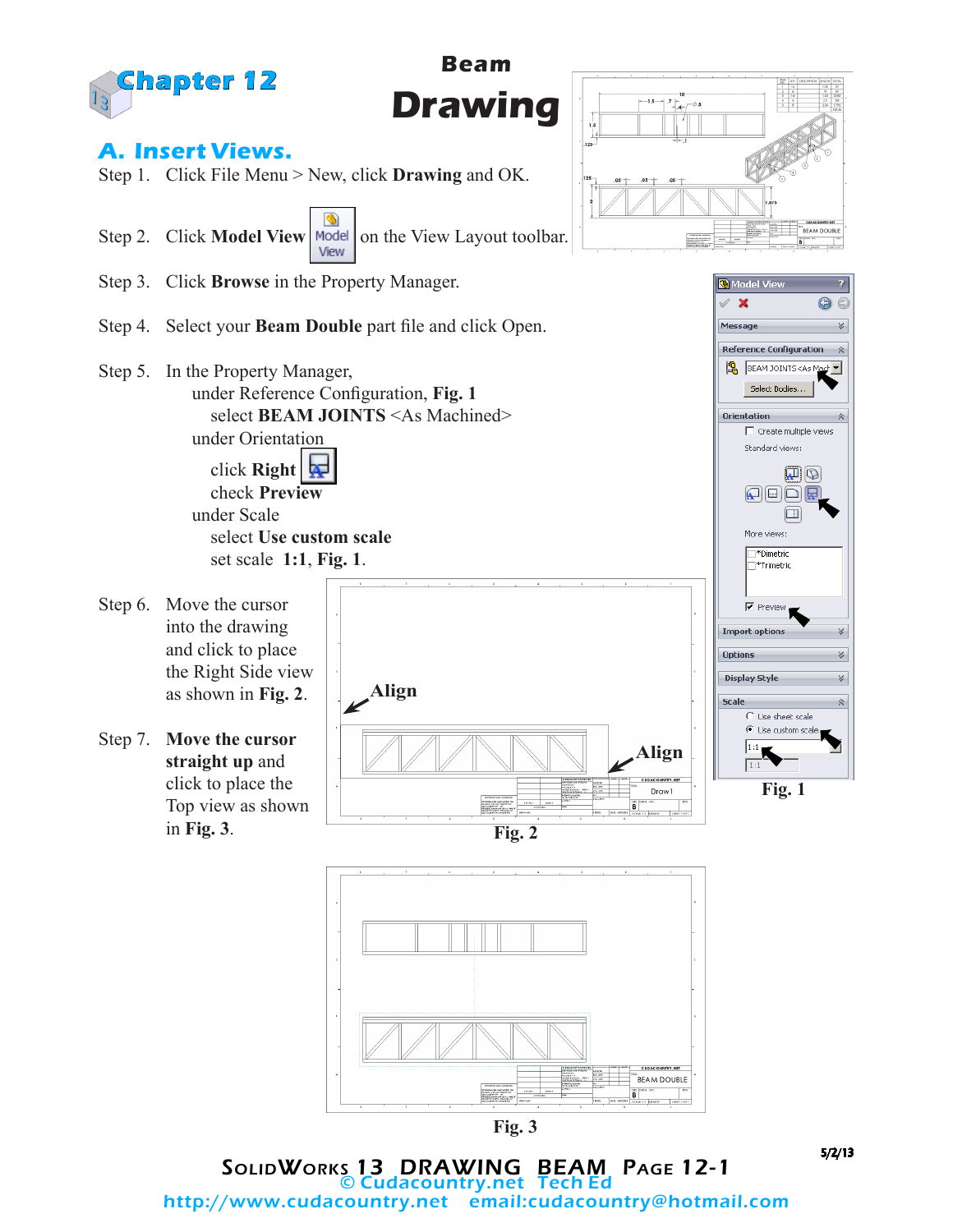- Step 8. Move the cursor to the top left corner of the drawing and click to place the Isometric view, **Fig. 4**.
- Step 9. Click OK in the Property Manager.
- Step 10. Click the Isometric view to select it, **Fig. 4**. In the Property Manager under Scale, select **User Defined** and **2:3**, **Fig. 5**.





**B** Drawing View3

 $\Box$  Arrow

Reference Configuration  $-\hat{\otimes}$ BEAM JOINTS<As Mach Select Bodies...

Step 11. Grab any geometry of the Isometric view and move view to left of Right and Top views, **Fig. 6**.

#### **B. Save as "BEAM DOUBLE".**

Step 1. Click File Menu > Save As.



**Fig. 6**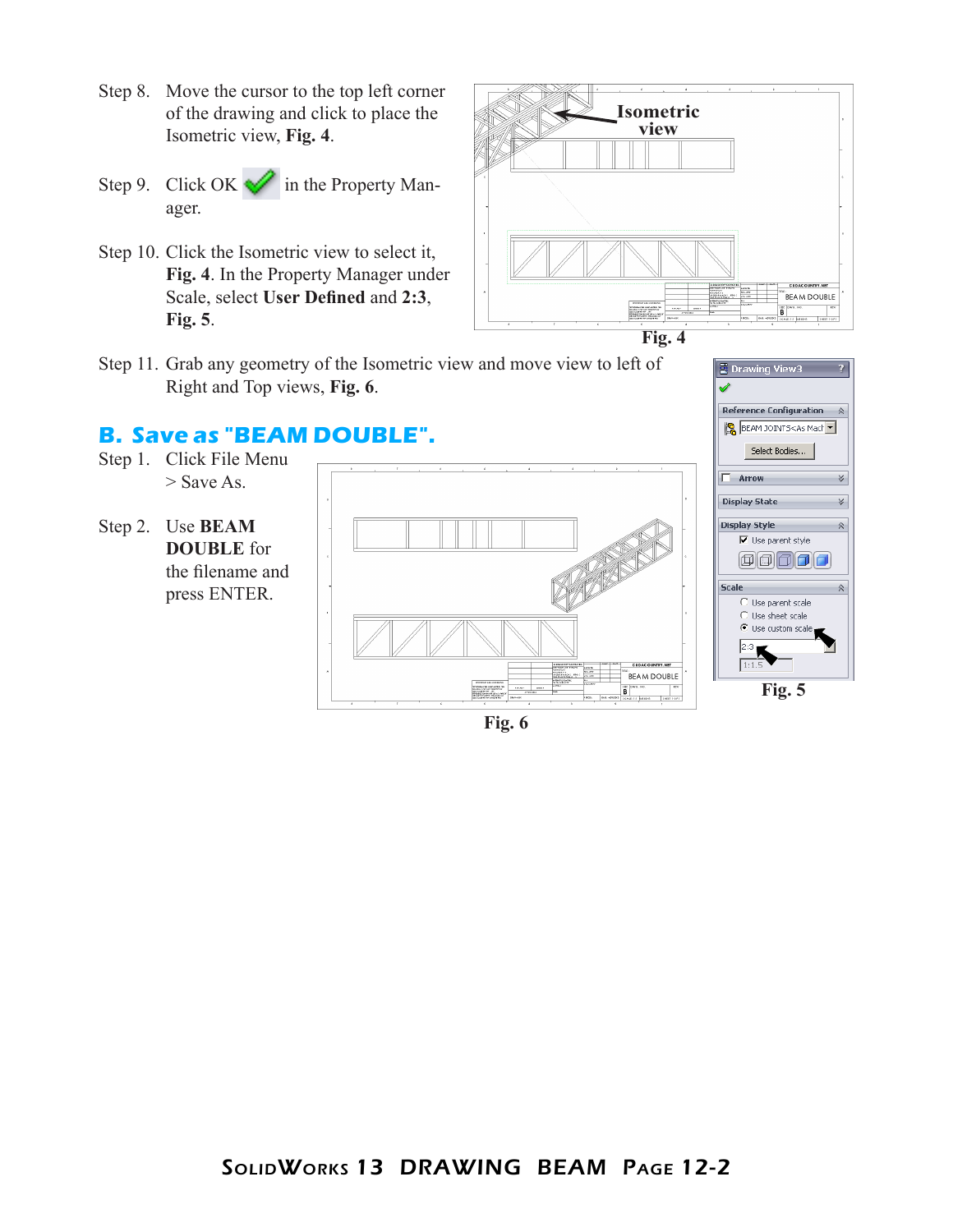## **C. Display Dimensions.**



Model Items

 $\overline{?}$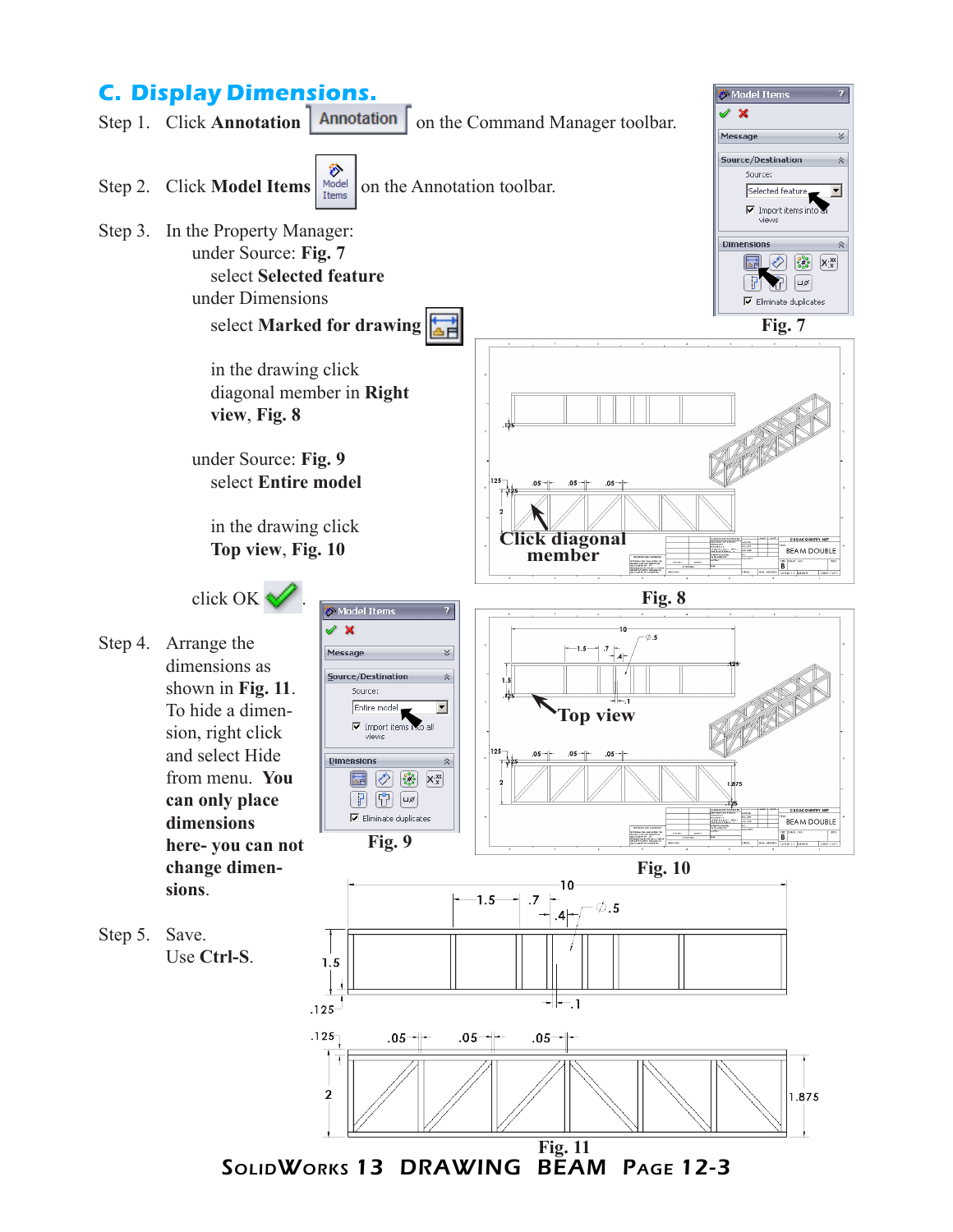### **D. Set Anchor.**

Step 1. **Expand Sheet Format1** in the Feature Manger, **right click Weldment Cut List Anchor1** and click **Set Anchor**, **Fig. 12**.

Step 2. Click **top right corner** of the border lines, **Fig. 13**.

### **E. Add Weldment Cut List.**

- Step 1. Click Insert Menu > Tables > Weldment Cut List.
- Step 2. Click Isometric view in the graphic area, **Fig. 13**.
- Step 3. In the Property Manager set: under Table Position, **Fig. 14** check **Attach to anchor point** click OK  $\vee$ .

# **F. Set Stationary Corner.**

- Step 1. Click the **Pan**  $\frac{1}{\sqrt{1}}$  icon in the top left corner of the table, **Fig. 15**.
- Step 2. In the Weldment Cut List Property Manager set:



**图 商** 

 $\overline{\mathbf{v}}$ **图** BEAM DOUBLE **A** Annotations  $\Box$  Sheet1 中国 Sheet Format1  $\rightarrow$ 

Set Ancho

 $GoTo...$ 

Collapse Items

General Table Anchor Bill of Materials Anchor Hole Table Anchor1 Weldment Cut List An Revision Ta

Weld Table

.<br>Bend Table

Punch Tabl

商 Propertie





SolidWorks 13 DRAWING BEAM Page 12-4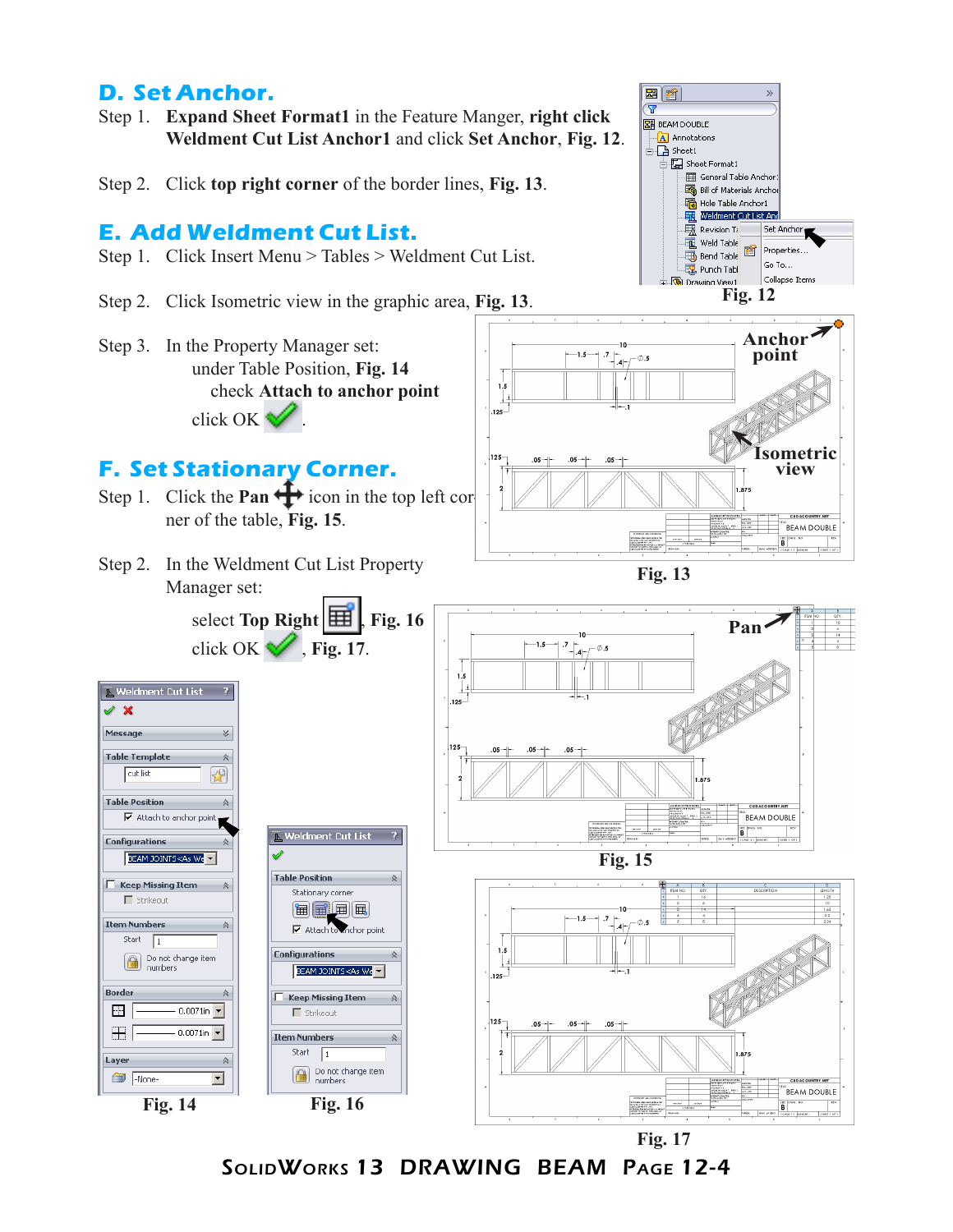

SolidWorks 13 DRAWING BEAM Page 12-5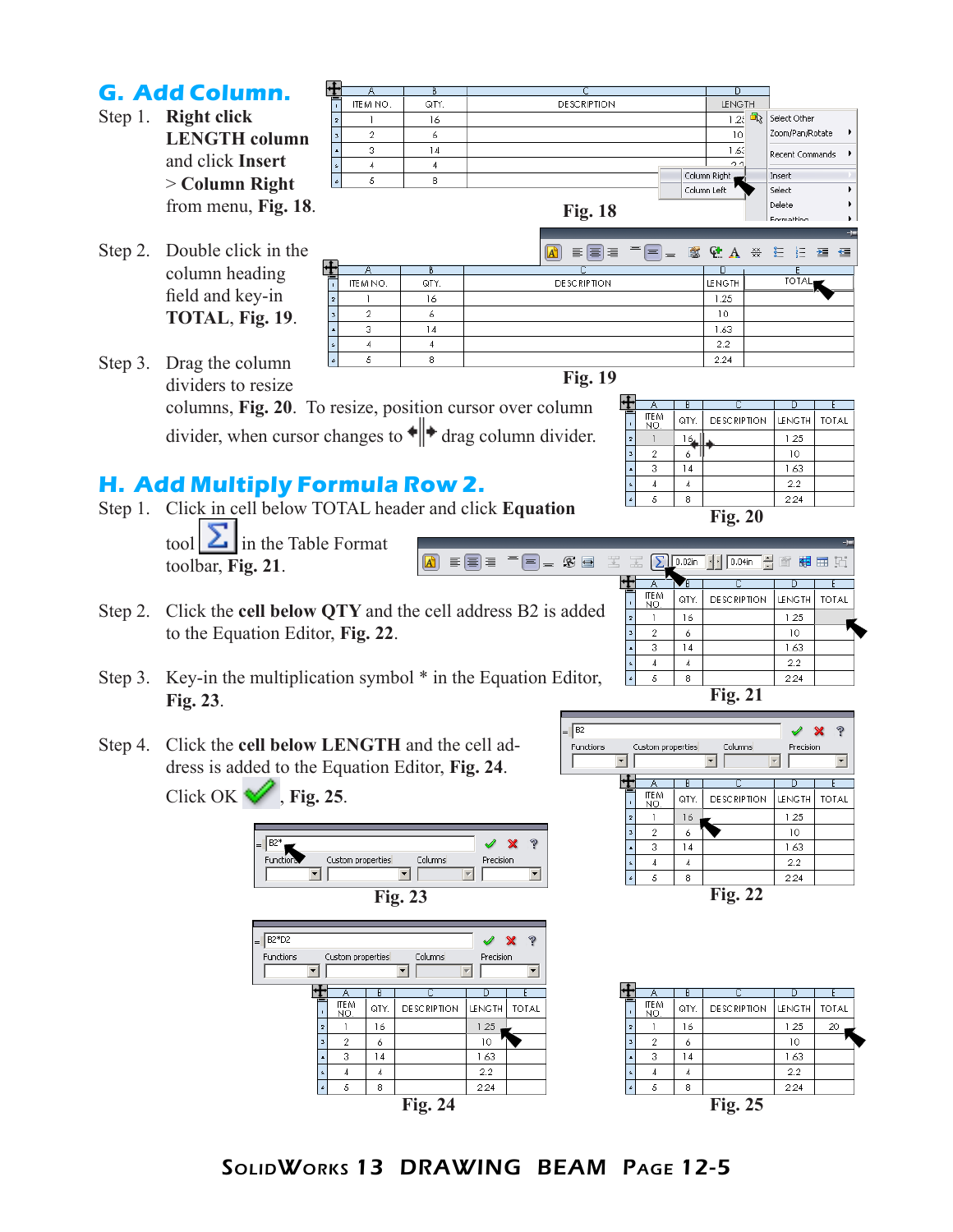# **I. Add Multiply Formula Row 3.**



#### **J. Add Row.**

Step 1. **Right click a cell in last row** and click **Insert** > **Row Below** from menu, **Fig. 32**.



 $2.2$ 

2.24

 $_{\rm 8.8}$ 

1792

 $\overline{4}$ 

 $\overline{\mathcal{L}}$  $\overline{\mathfrak{s}}$   $\sqrt{4}$ 

 $\overline{\bf 8}$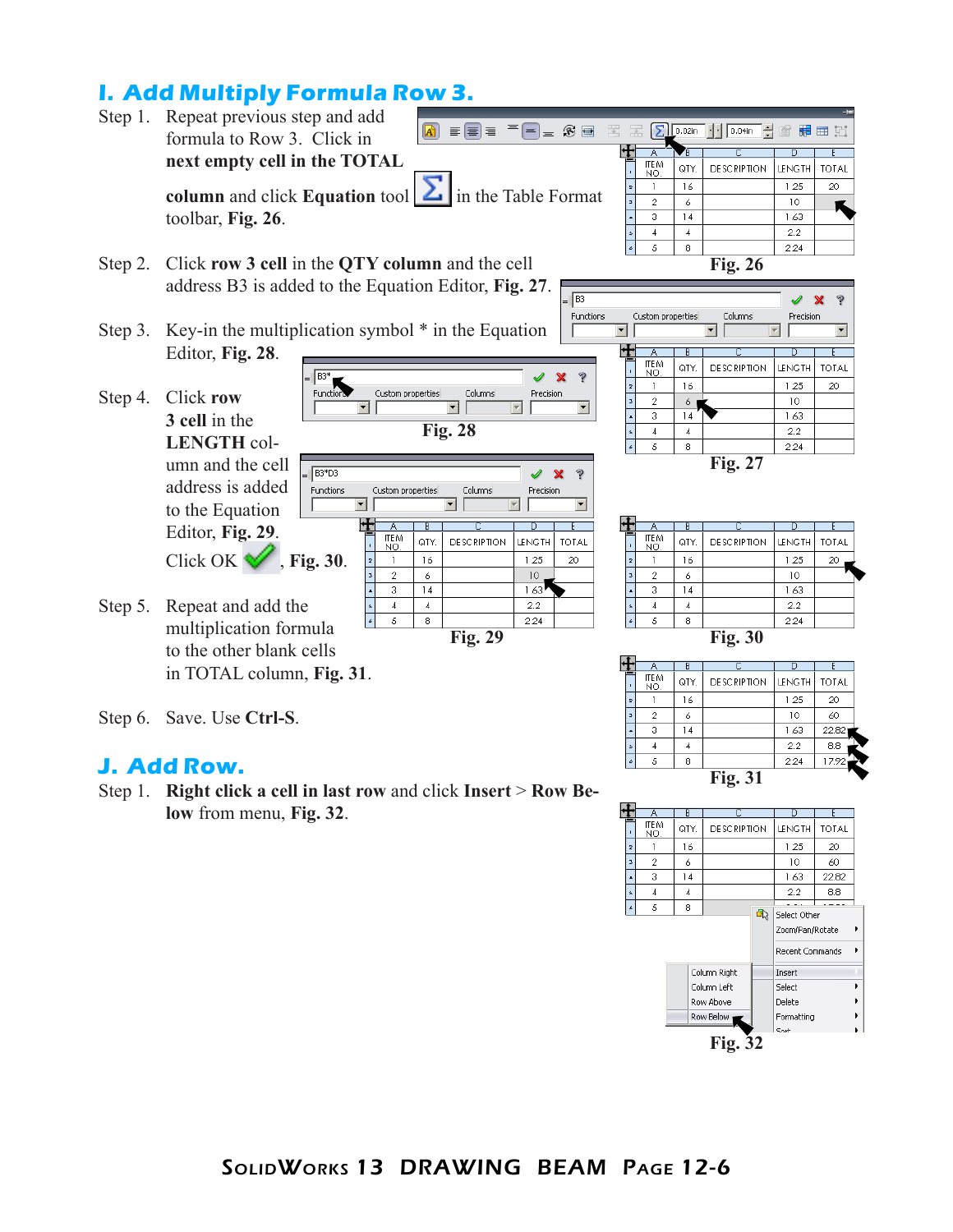## **K. Sum Column.**

- Step 1. Click in last cell in TOTAL column and click **Equation** tool in the Table Format toolbar, **Fig. 33**.
- Step 2. Click the drop down arrow for Functions and click **SUM**, **Fig. 34**.
- Step 3. Click **cell under TOTAL** heading and the cell address E2 is added to the Equation Editor, **Fig. 35**.
- Step 4. Key-in colon **:** in the Equation Editor, **Fig. 36**.
- Step 5. Click **last cell in the TOTAL column** and the cell address is added to the Equation Editor, **Fig. 37**. Click OK  $\mathscr{\mathscr{C}}$ , Fig. 38.
- Step 6. Save. Use **Ctrl-S**.



 $\mathbf{I}$  $\sqrt{2}$ 

 $\overline{4}$ 

 $\overline{\cdot}$  $\overline{\overline{3}}$ 

 $\frac{1}{6}$  $\sqrt{5}$ 

7

 $\acute{\rm{o}}$ 

 $\overline{14}$ 

 $\sqrt{4}$ 

 $^{\circ}$ 



Columns

⊺ ⊡

P

 $\overline{\mathbf{r}}$ 

v  $\mathbf x$ 

 $\overline{D}$ 

 $\overline{\mathbf{r}}$ 

Precision

|                    | n      |       |                | Α                       | В    |                    | D             |              |
|--------------------|--------|-------|----------------|-------------------------|------|--------------------|---------------|--------------|
| <b>DESCRIPTION</b> | LENGTH | TOTAL |                | ITE <sub>M</sub><br>NO. | QTY. | <b>DESCRIPTION</b> | <b>LENGTH</b> | <b>TOTAL</b> |
|                    | 1.25   | 20    | $\overline{z}$ |                         | 16   |                    | 1.25          | 20           |
|                    | 10     | 60    | 3              | $\overline{2}$          | 6    |                    | 10            | 60           |
|                    | 1.63   | 22.82 | ٠              | 3                       | 14   |                    | 1.63          | 22.82        |
|                    | 2.2    | 8.8   | s.             | $\overline{4}$          | 4    |                    | 2.2           | 8.8          |
|                    | 2.24   | 17.92 | s              | 5                       | 8    |                    | 2.24          | 17.92        |
|                    |        |       | z.             |                         |      |                    |               | 129.54       |
| <b>Fig. 37</b>     |        |       |                |                         |      | <b>Fig. 38</b>     |               |              |





Custom properties

 $\overline{B}$ 

SUM(E2)

Functions

⊡

 $\pm$  $\mathbb{A}$ 

SolidWorks 13 DRAWING BEAM Page 12-7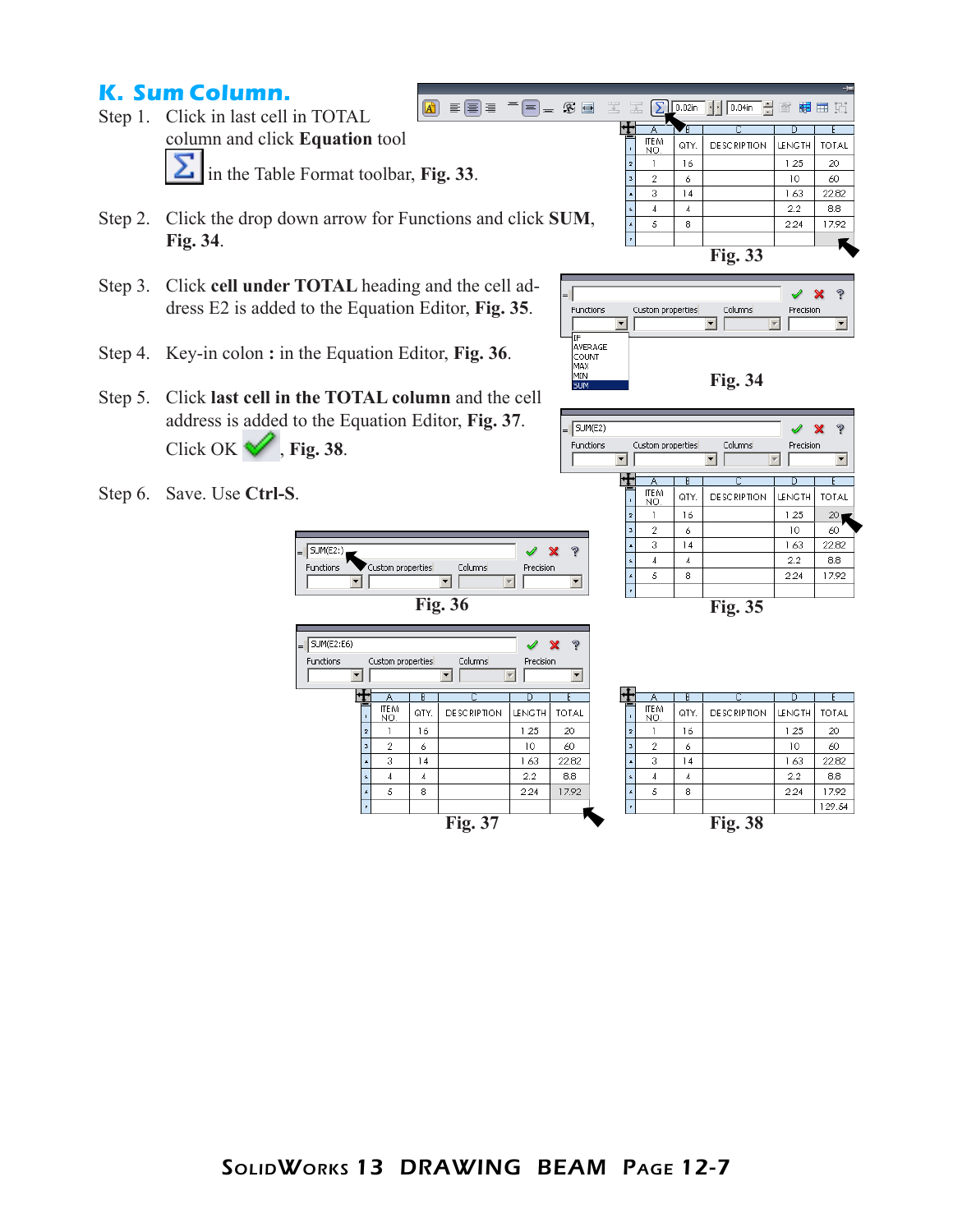## **L. Auto Balloons.**

- Step 1. Click Beam in Isometric view in your drawing, **Fig. 39**.
- Step 2. Click **Annotations Annotation**  $\lceil$  on the Command Manager toolbar.
- Step 3. Click **AutoBalloons**  on the Annotations toolbar.
- Step 4. In the AutoBalloon Property Manager set:
	- under Balloon Layout, **Fig. 40** select **Layout Balloons to Right**  click OK  $\mathcal{V}$ , Fig. 41.

 $1.5$ 

J.  $125$ 

195

 $-1.5$ 

 $\mathcal{I}_{-|A| \sim \int}$   $\phi$  .5

- Step 5. Select a Balloon and then click the **Magnetic Line**, **Fig. 41**.
- Step 6. In the Magnetic Line Property Manager set:

under Parameters, **Fig. 42**

**Angle 30**  and press the **Tab key**

move the Magnetic Line under the Isometric  $1.5$ view, **Fig. 43** J. .<br>۱9۶۰ also, move Bal-

loons around on Magnetic Line



Step 7. Save. Use **Ctrl-S**.





**Magnetic line**

BEAM DOUBLE

SOURCE PROFIE SHEETON

CUDACOUNTRY.NET

**BEAM DOUBLE B**<br>B<br>south work send







**Fig. 43**

**Fig. 41**

10  $\frac{7}{14}$ 

 $-0.5$ 

 $-1.5$